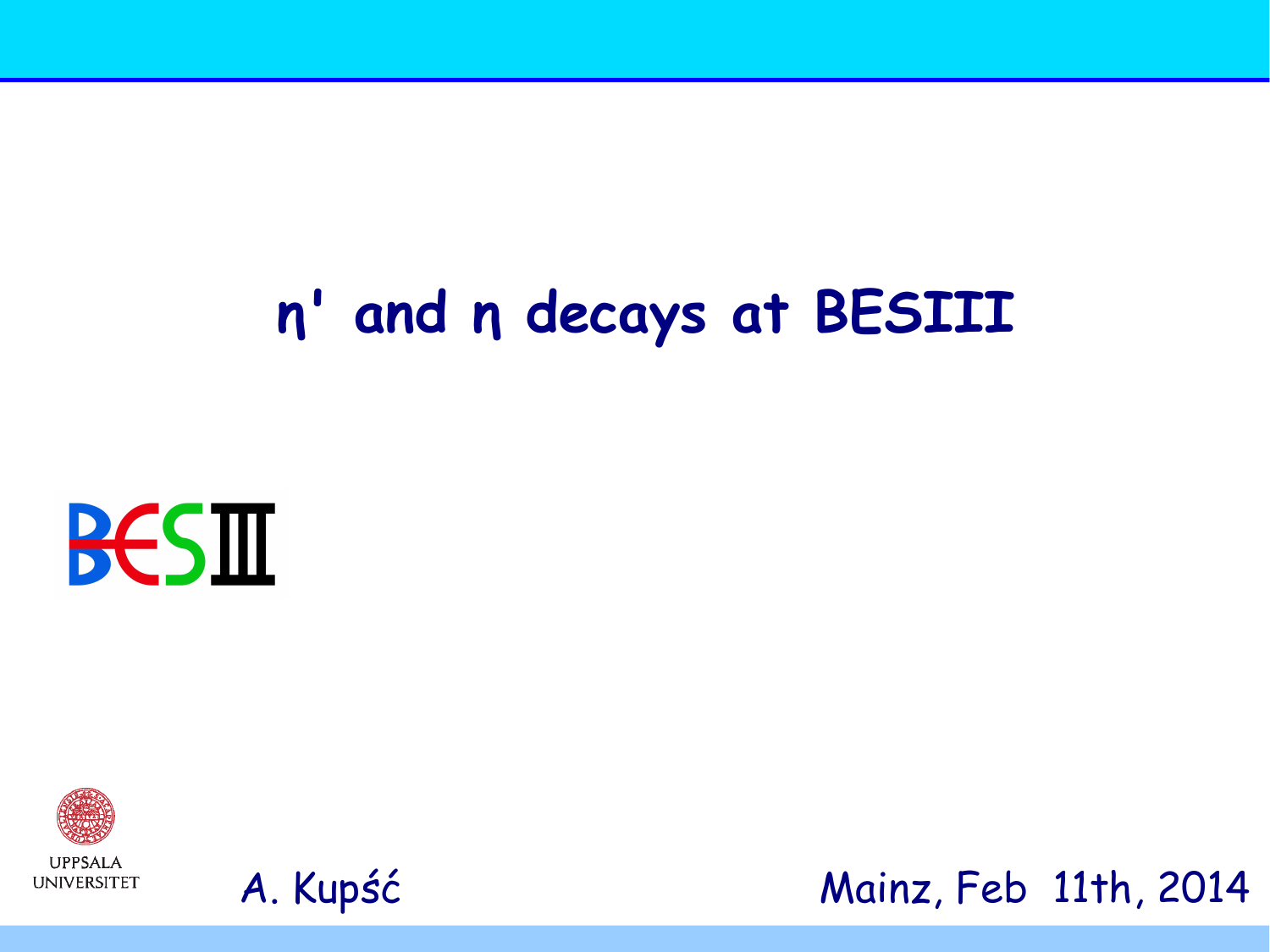## **Low Energy QCD processes**

# **Even # pseudoscalars PPPP**





**u-d quark masses π-π,π-η scattering** 

**Anomalous: odd # pseudoscalars: PVV(Pγγ), PPPV**

 $\pi^*$  $π<sup>0</sup>,η,η'$  $\eta, \eta'$ π



**Vector Meson Dominance:**   $V \rightarrow PV$   $V^0 \leftrightarrow V$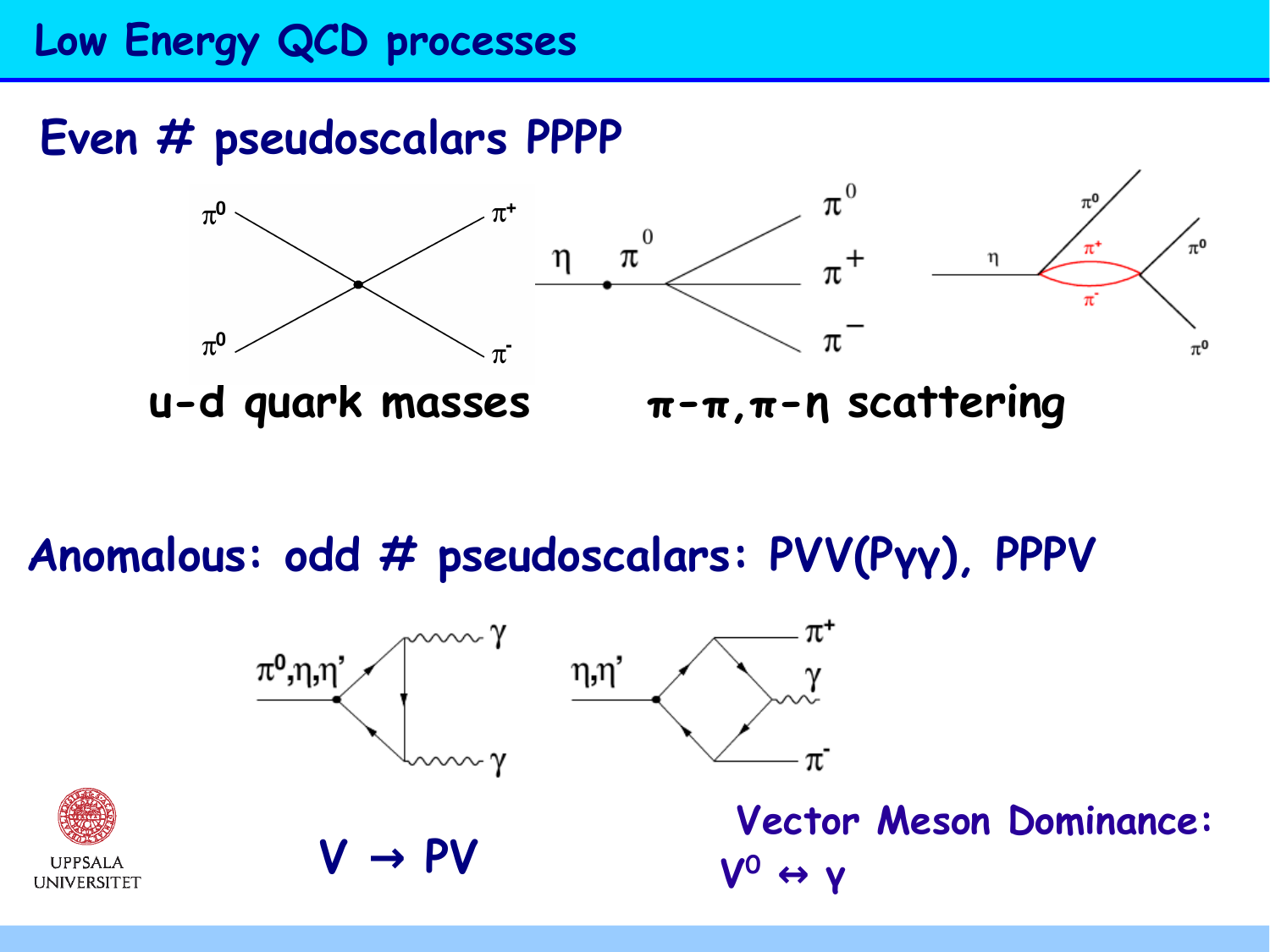#### **225x10<sup>6</sup> J/ events (2009)**  $~10^9$  **J/ events (2012)**

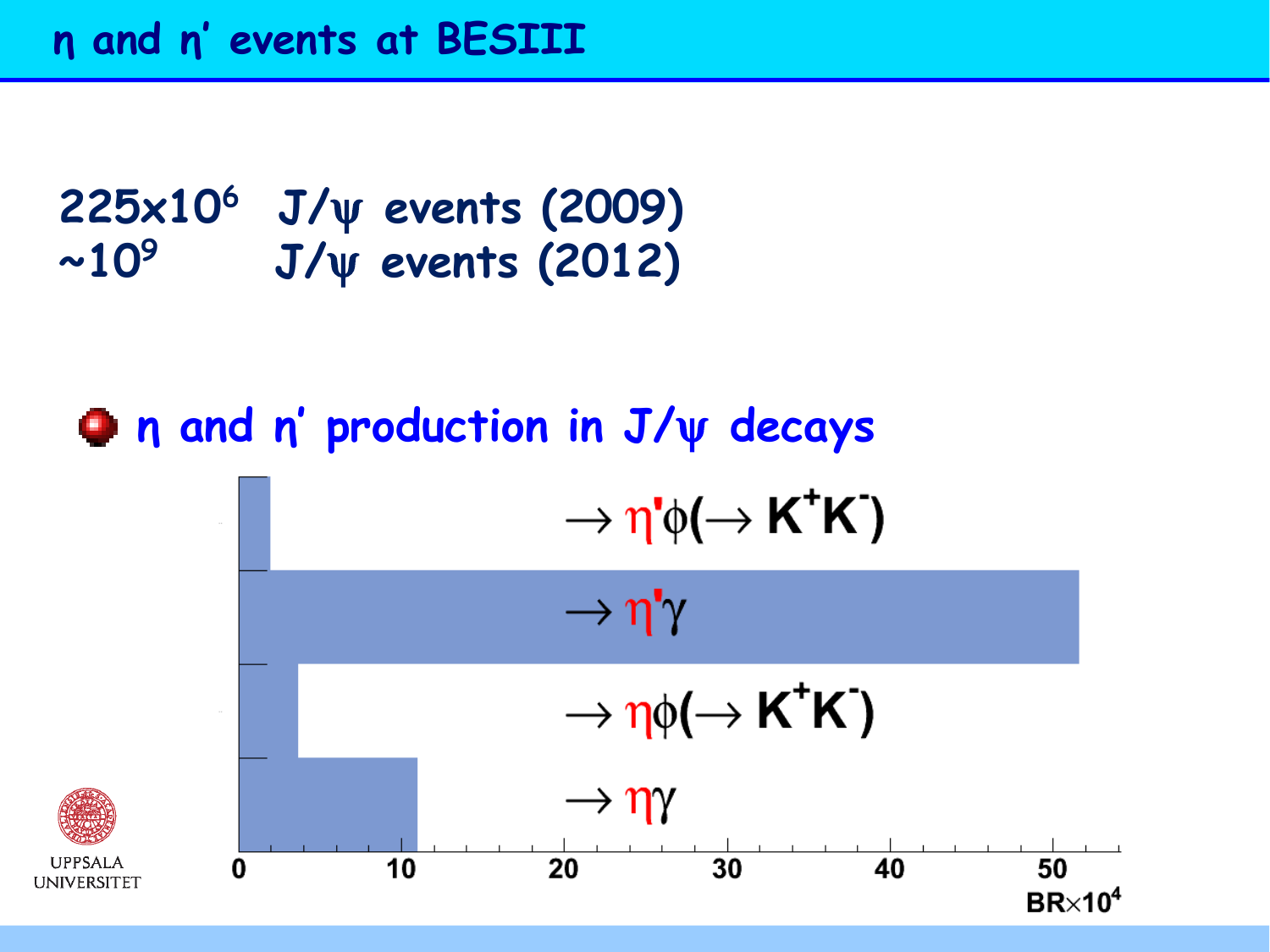#### **225x10<sup>6</sup> J/ events (2009)**  $~10^9$  **J/ events (2012)**

# $η$  n and n' production in J/ $ψ$  decays

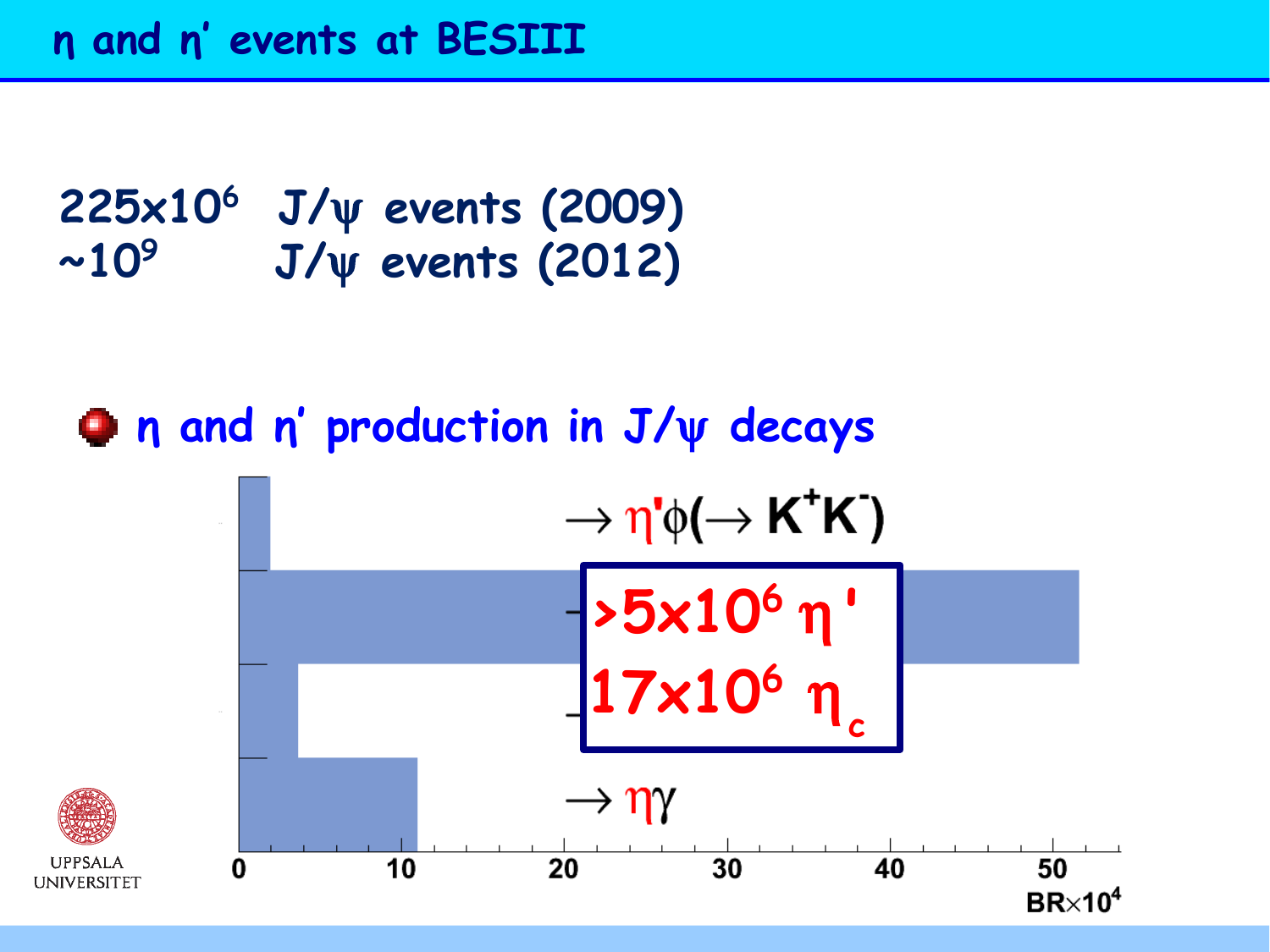# **η/η' results from BESIII:**

- **η´ π+π-η → DP PRD83, 012003('11)**
- $\bullet$  **n/n<sup>** $\cdot$ **</sup>**  $\rightarrow \pi + \pi$  $\pi^{0}\pi^{0}$  **CPV UL <sup>0</sup>CPV UL PRD84, 032006('11)**
- **η´ π+π-π → <sup>0</sup> ,π<sup>0</sup>π 0π <sup>0</sup>BR PRL108, 182001('12)**
- $\bullet$  **n**<sup> $\rightarrow$ </sup> $\pi$ + $\pi$ -l+l- BR PRD87, 092001('13)
- **invisible decays UL PRD87, 012009('13)**  $\mathcal{L}$
- **weak decays UL PRD87, 032006('13)**  $\bullet$

**These results are based on 2009 data only** 



**First results from 2012 data**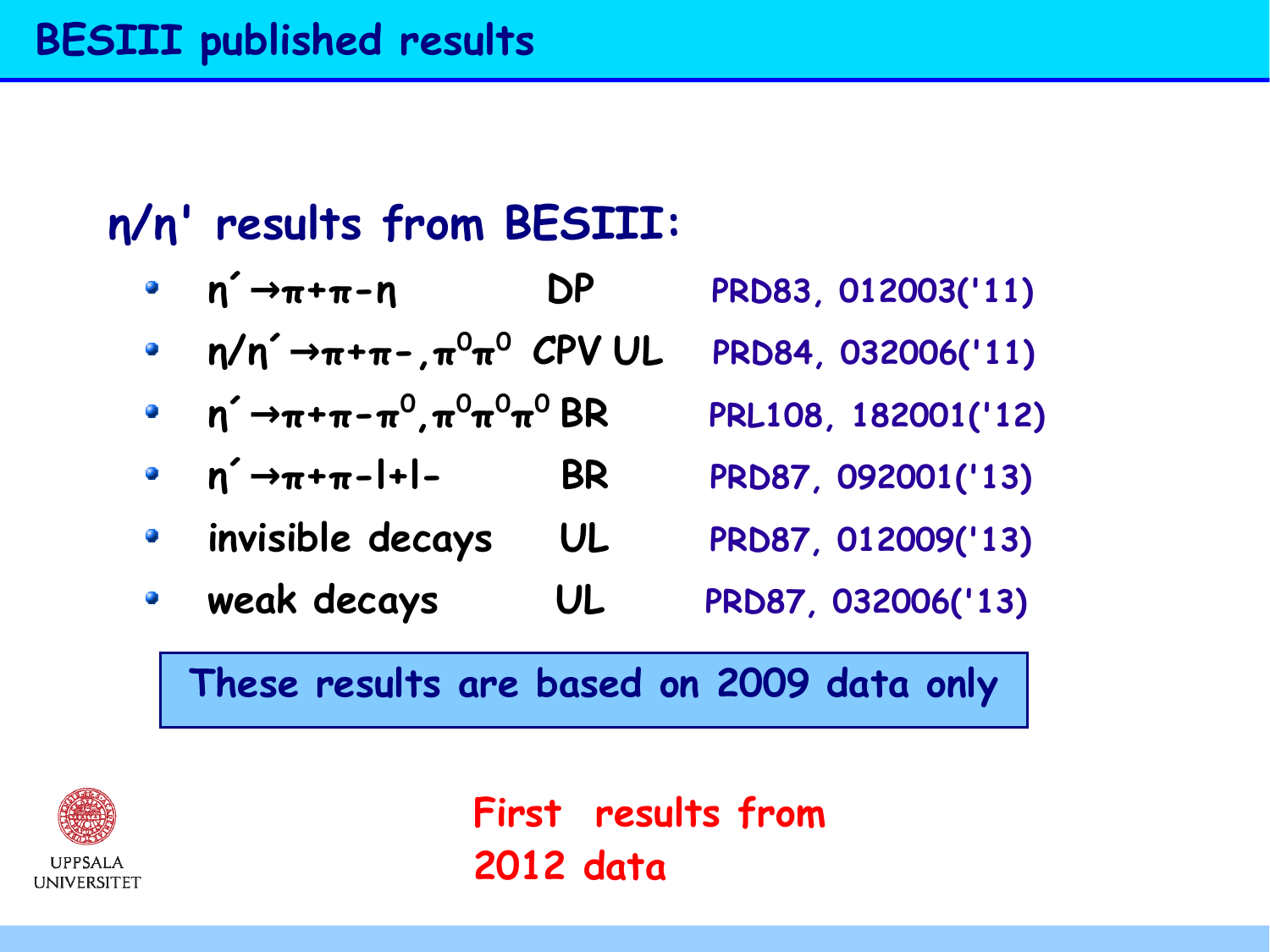# **More BESIII analyses on η/η' decays:**

- $D^p$   $n^2 \rightarrow \pi + \pi n$
- $DP$  of  $η/n^2 → π + π π^0, π^0π^0π^0$
- **Mππ of η/η´→γπ+π-**
- **Search for new η´ decays (4π, γγπ 0 , …)**
- **■**  $n/n'$  → e+e-γ BR/TFF
- **Tests of C.P or CP violation**



**Shuangshi FANG, MesonNet Prague 2013 Hai-Bo LI J.Phys. G 36,085009(2009)**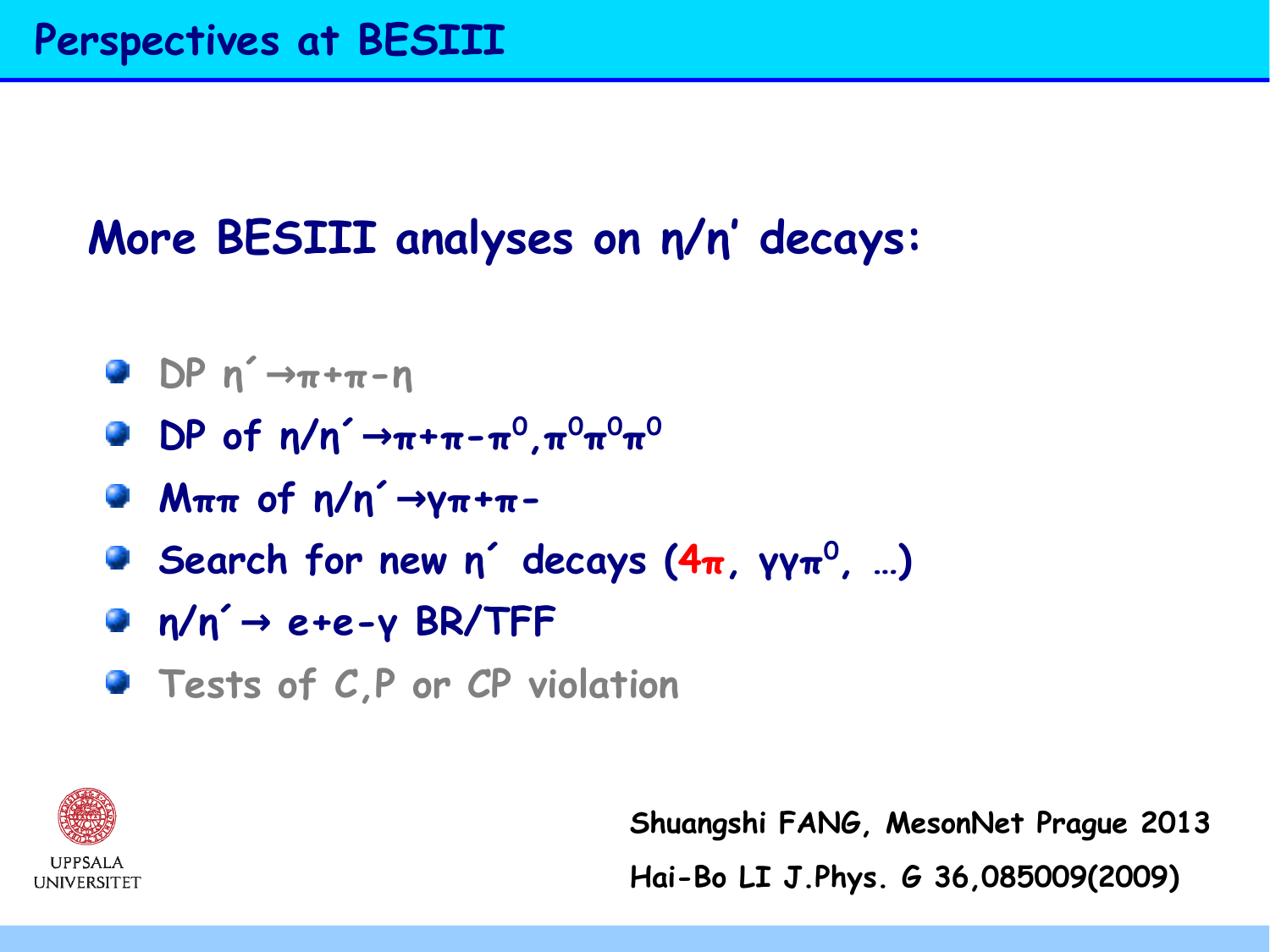$\eta \, \twoheadrightarrow \, \pi^+ \pi^- \gamma$ 





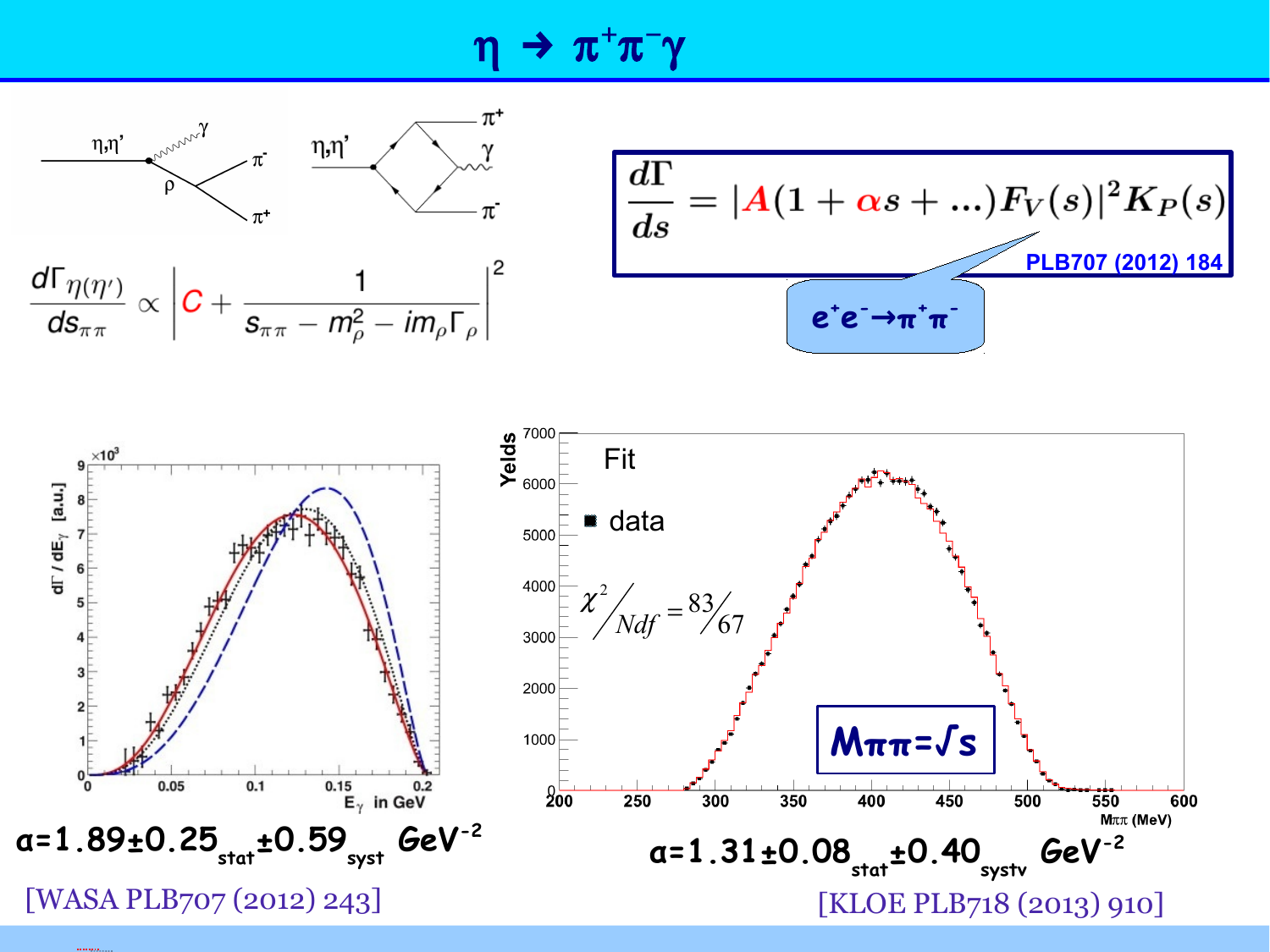## From  $\eta \to \pi^+\pi^-\gamma$  to  $\eta \to e^+e^-\gamma$



**DATA: C Barrel PLB 402,195 ('97); KLOE PL B718, 910 ('13)**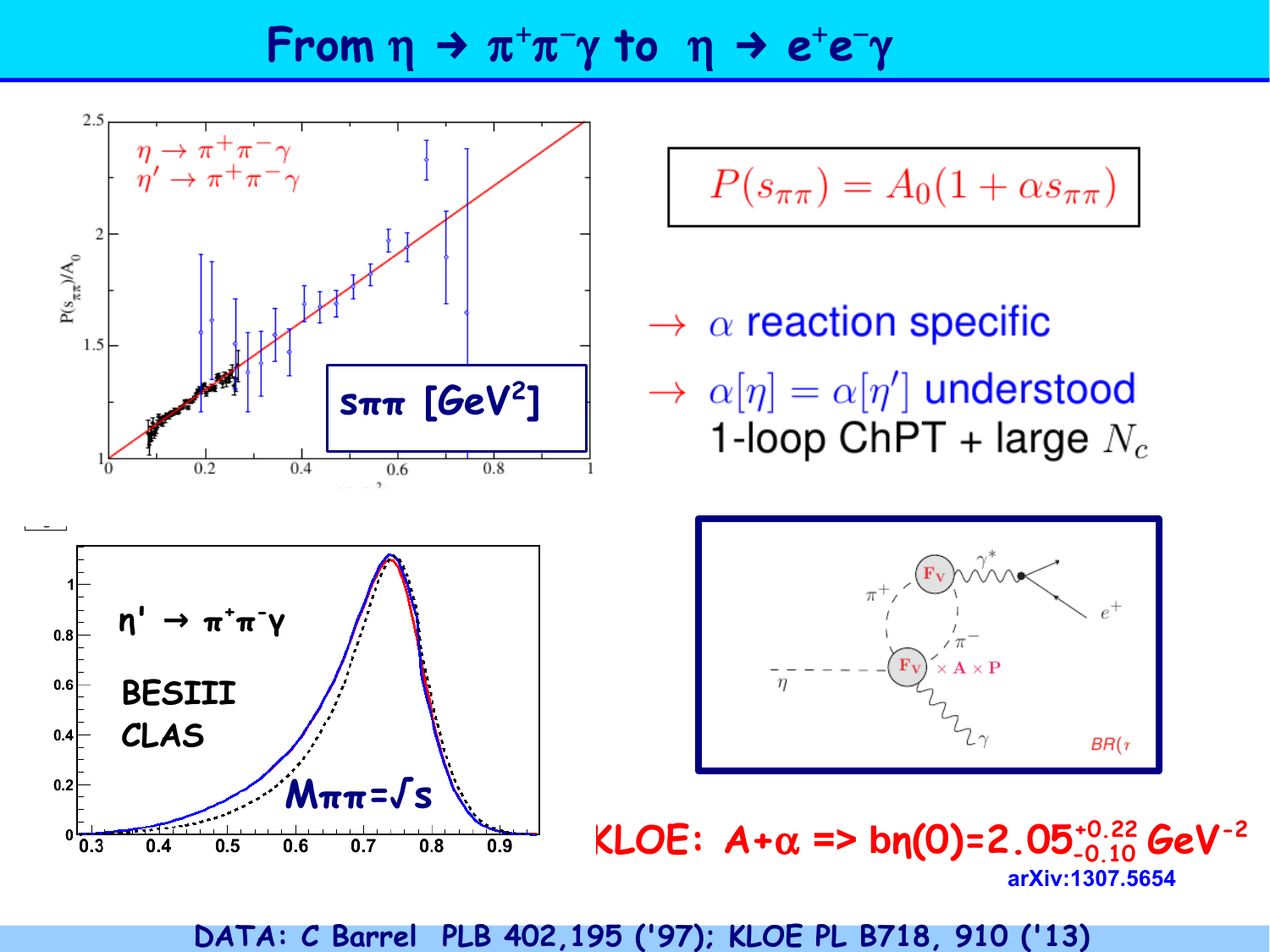### **BESIII data sample on**  $\eta \rightarrow \pi^{+}\pi^{-}\gamma$

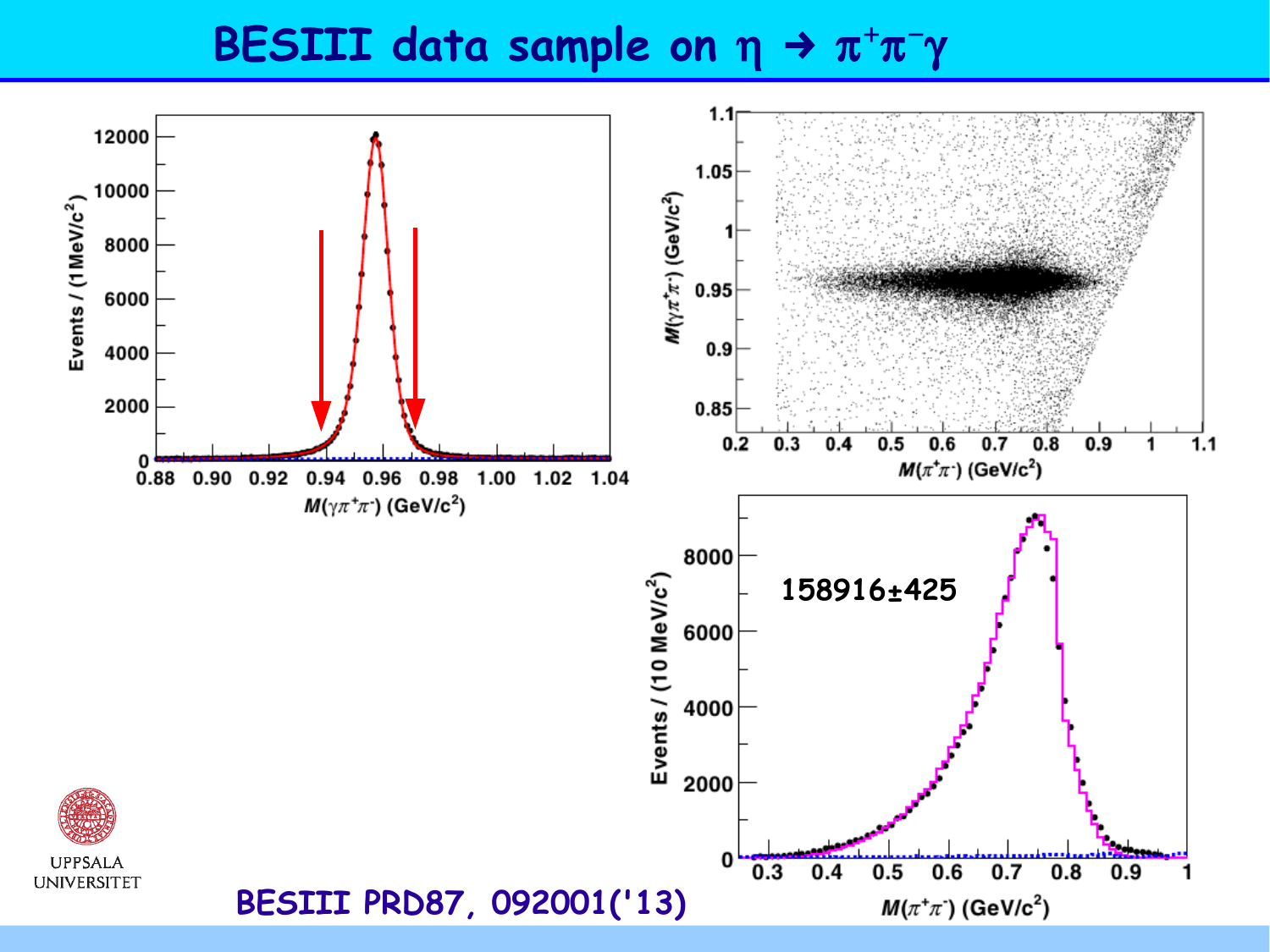$η' → π<sup>+</sup>π<sup>-</sup>$ e+e- ...



**VMD: Faessler, Fuchs, Krivoruchenko PRC61 ('00) 035206**

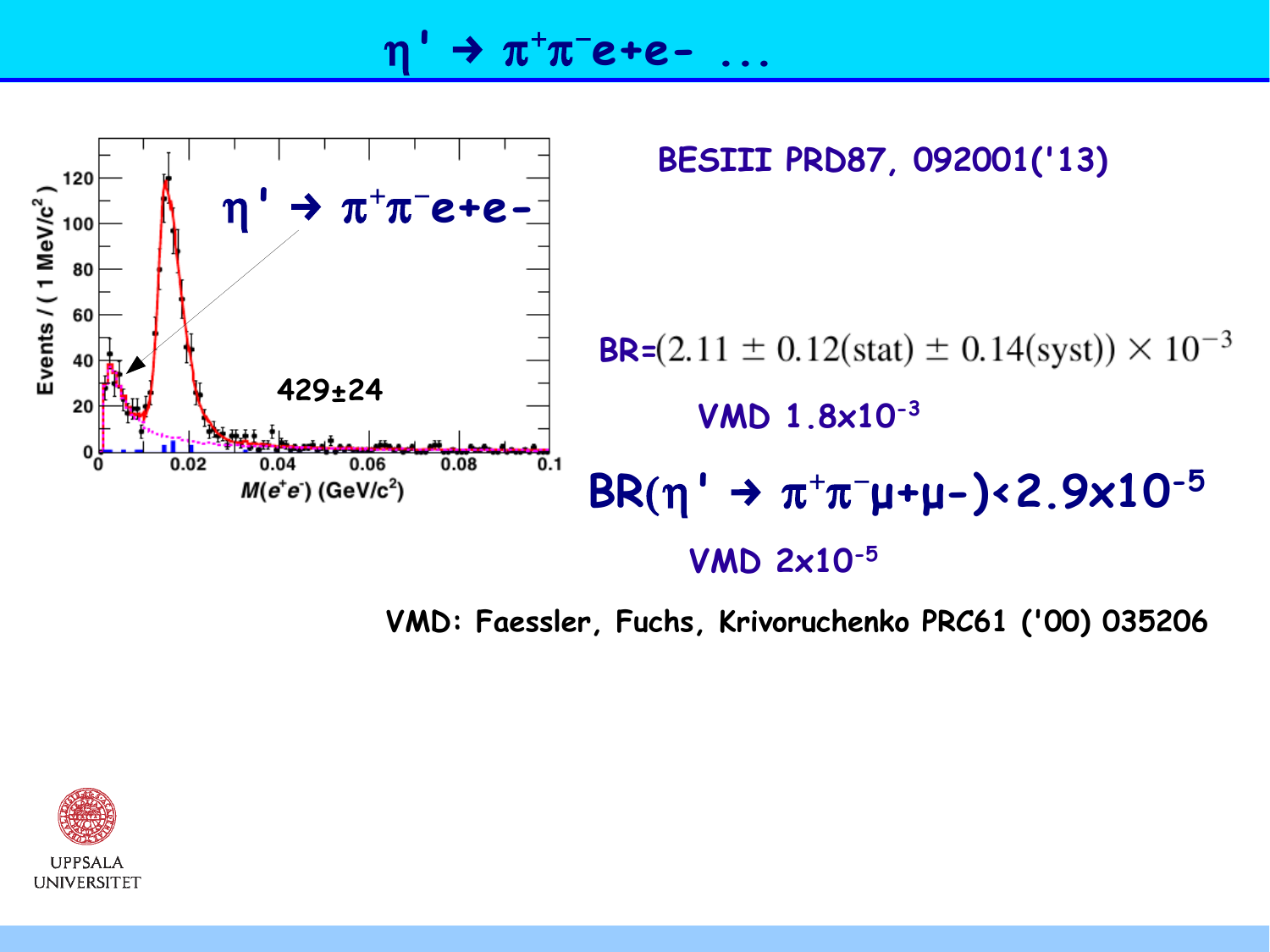$$
\frac{\text{Mode}}{\eta' \to \pi^+\pi^-\pi^+\pi^-} \text{199} \pm 16
$$

$$
\frac{\eta' \to \pi^+\pi^-\pi^0\pi^0}{\eta' \to \pi^+\pi^-\pi^0\pi^0} \text{84} \pm 16
$$

#### **arXiv:1404.0096**

$$
B(n' \rightarrow \pi + \pi - \pi + \pi -) = (8.41 \pm 0.68_{\text{stat}} \pm 0.63_{\text{syst}}) \times 10^{-5}
$$
  

$$
B(n' \rightarrow \pi + \pi - \pi 0 \pi 0) = (1.90 \pm 0.36_{\text{stat}} \pm 0.19_{\text{syst}}) \times 10^{-4}
$$

$$
\mathcal{B}(\eta' \to 2(\pi^+\pi^-)) = (1.0 \pm 0.3) \times 10^{-4}
$$
  

$$
\mathcal{B}(\eta' \to \pi^+\pi^-2\pi^0) = (2.4 \pm 0.7) \times 10^{-4}
$$

**Guo, Kubis, Wirzba PRD85 (2012) 014014**



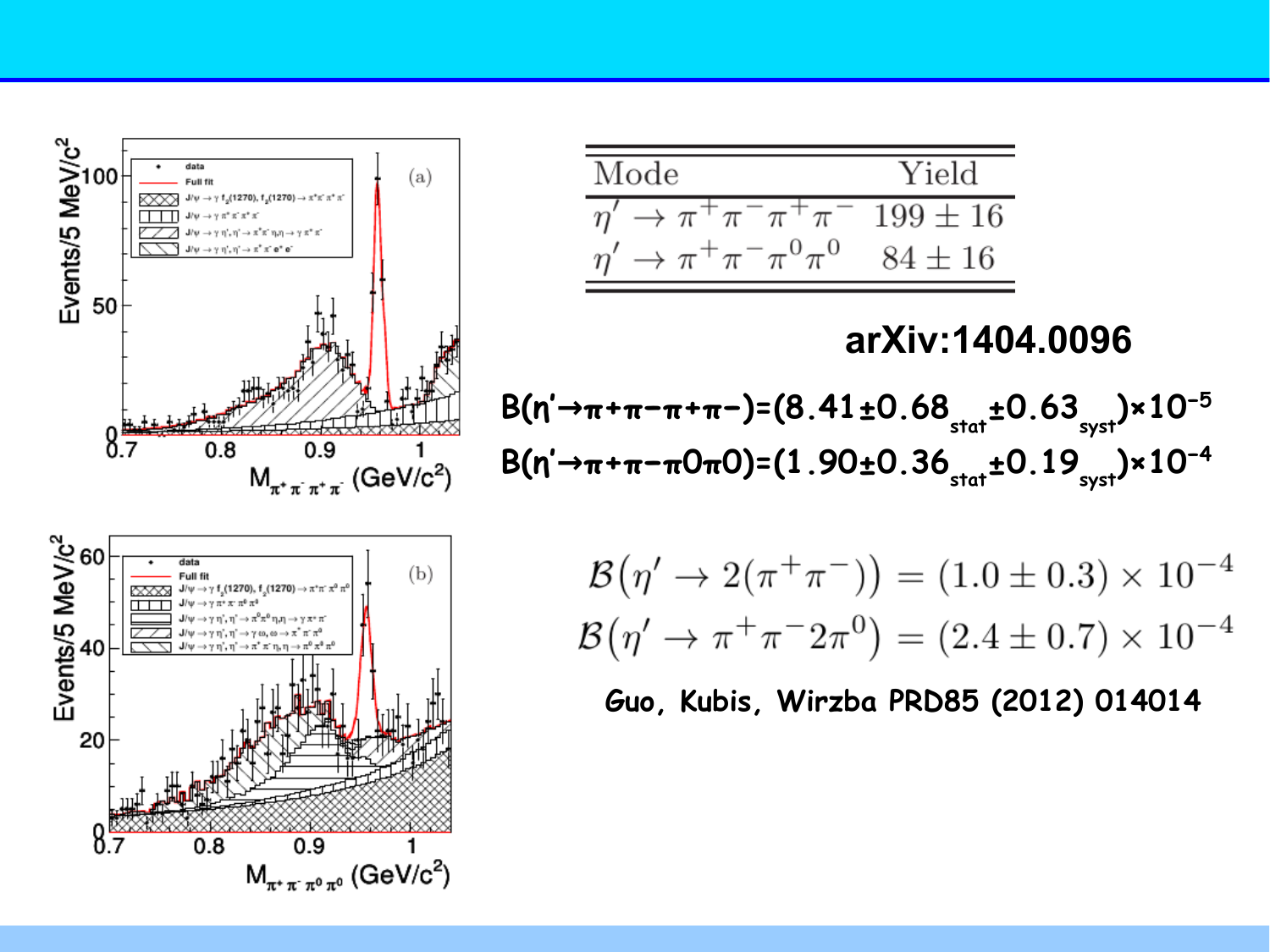$\eta/\eta\text{ ' }\rightarrow\text{ π}^{0}\gamma\gamma$ 







**Dominant VMD contribution**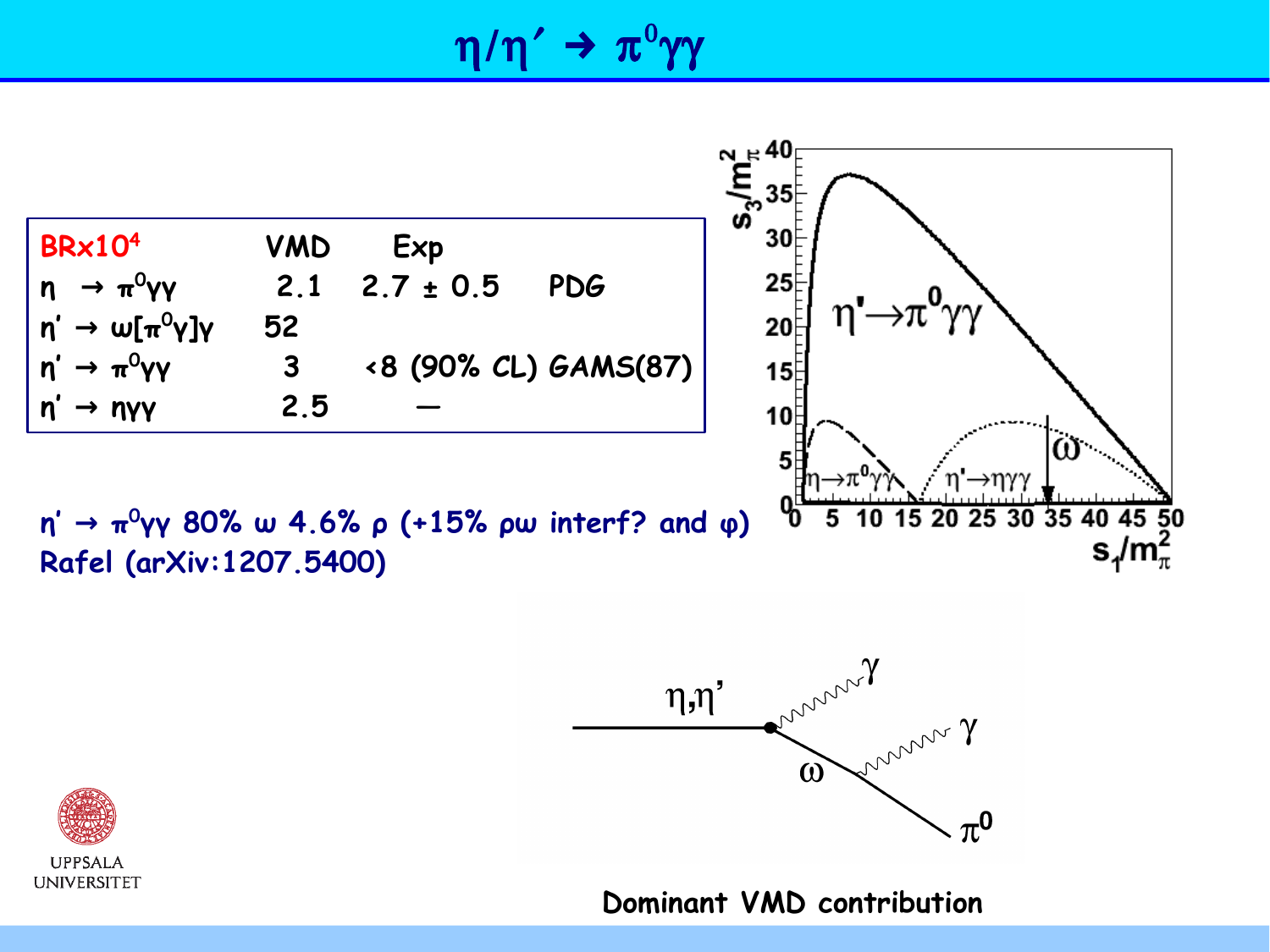

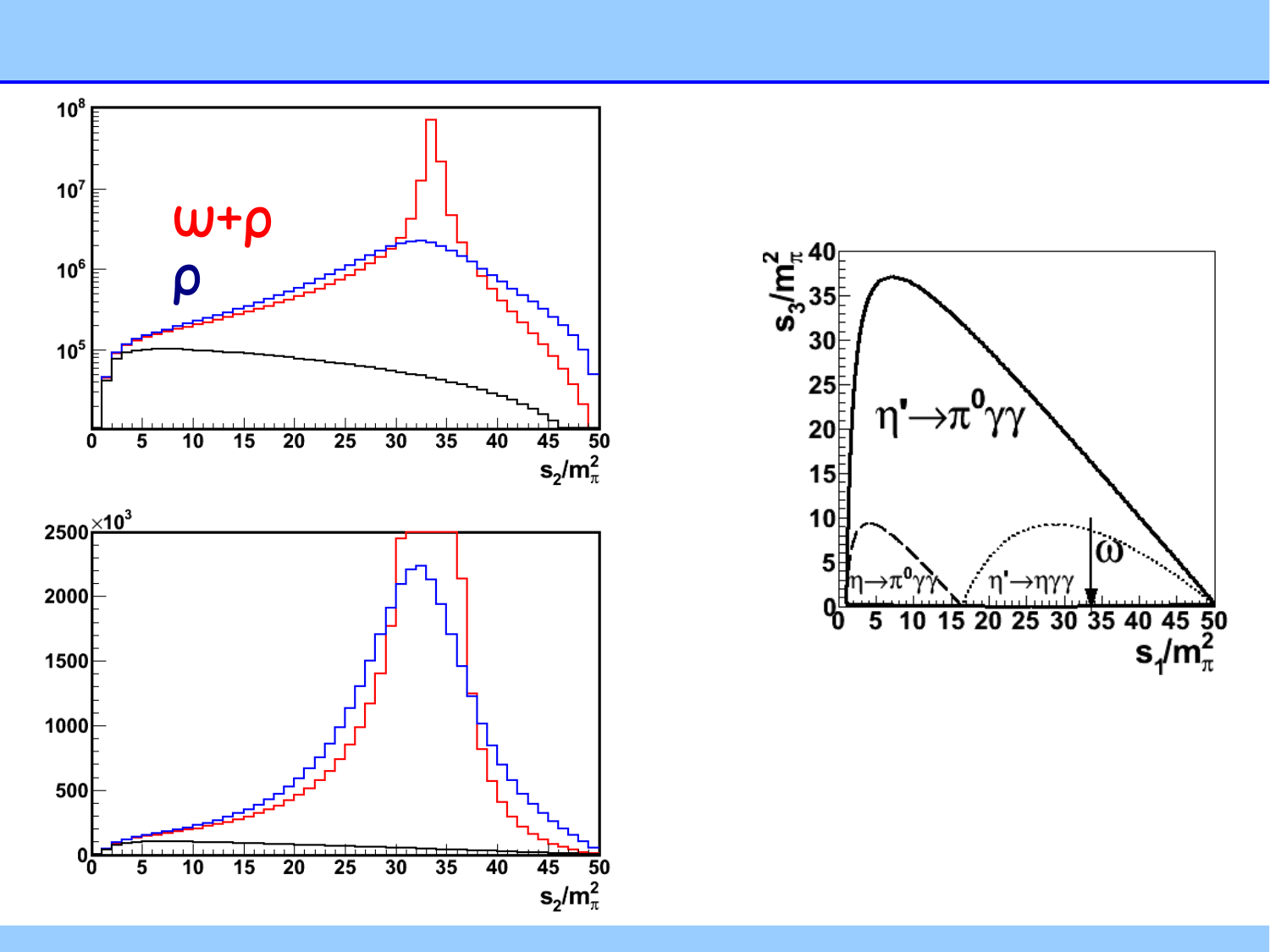### Dalitz decays

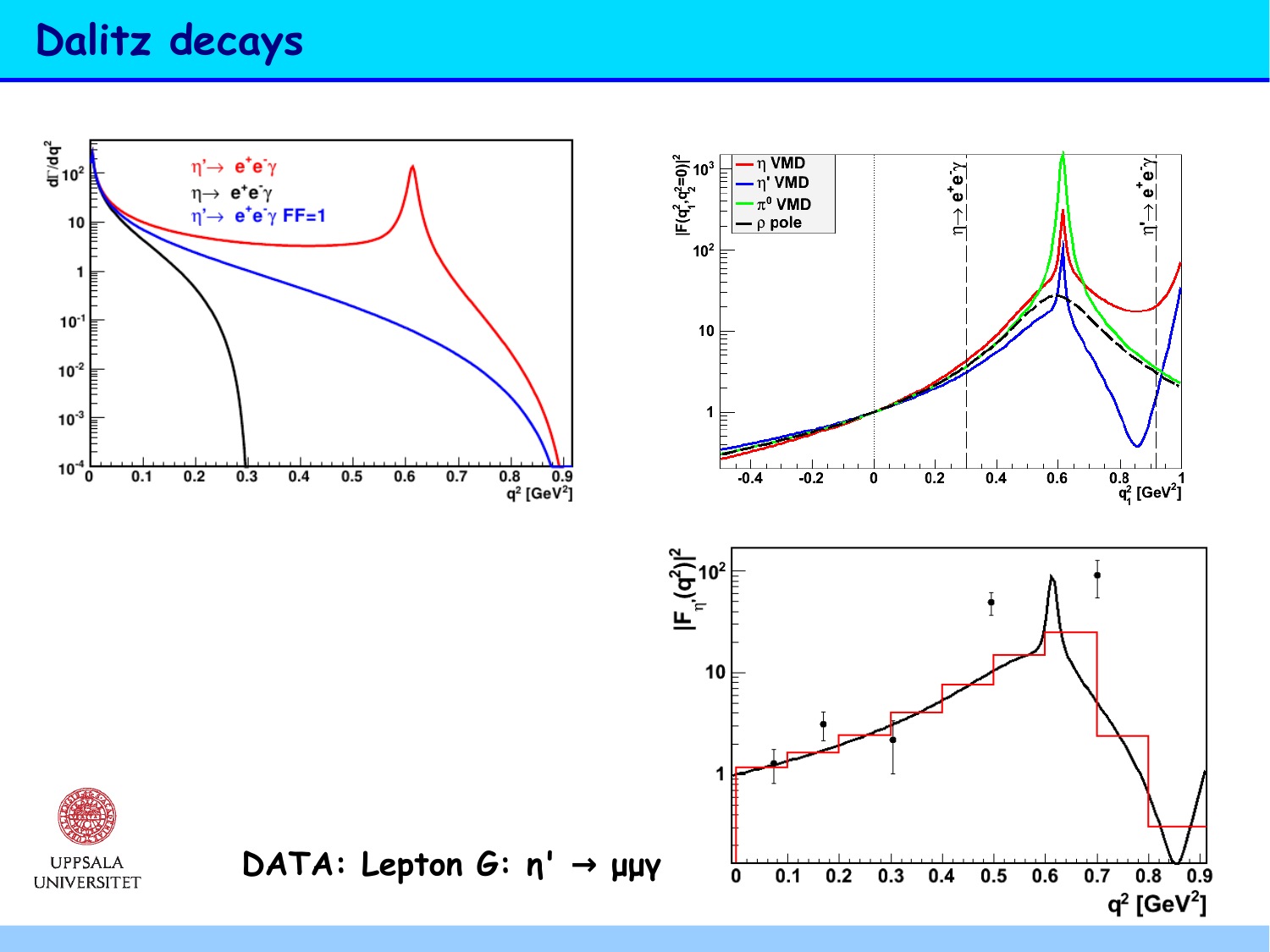



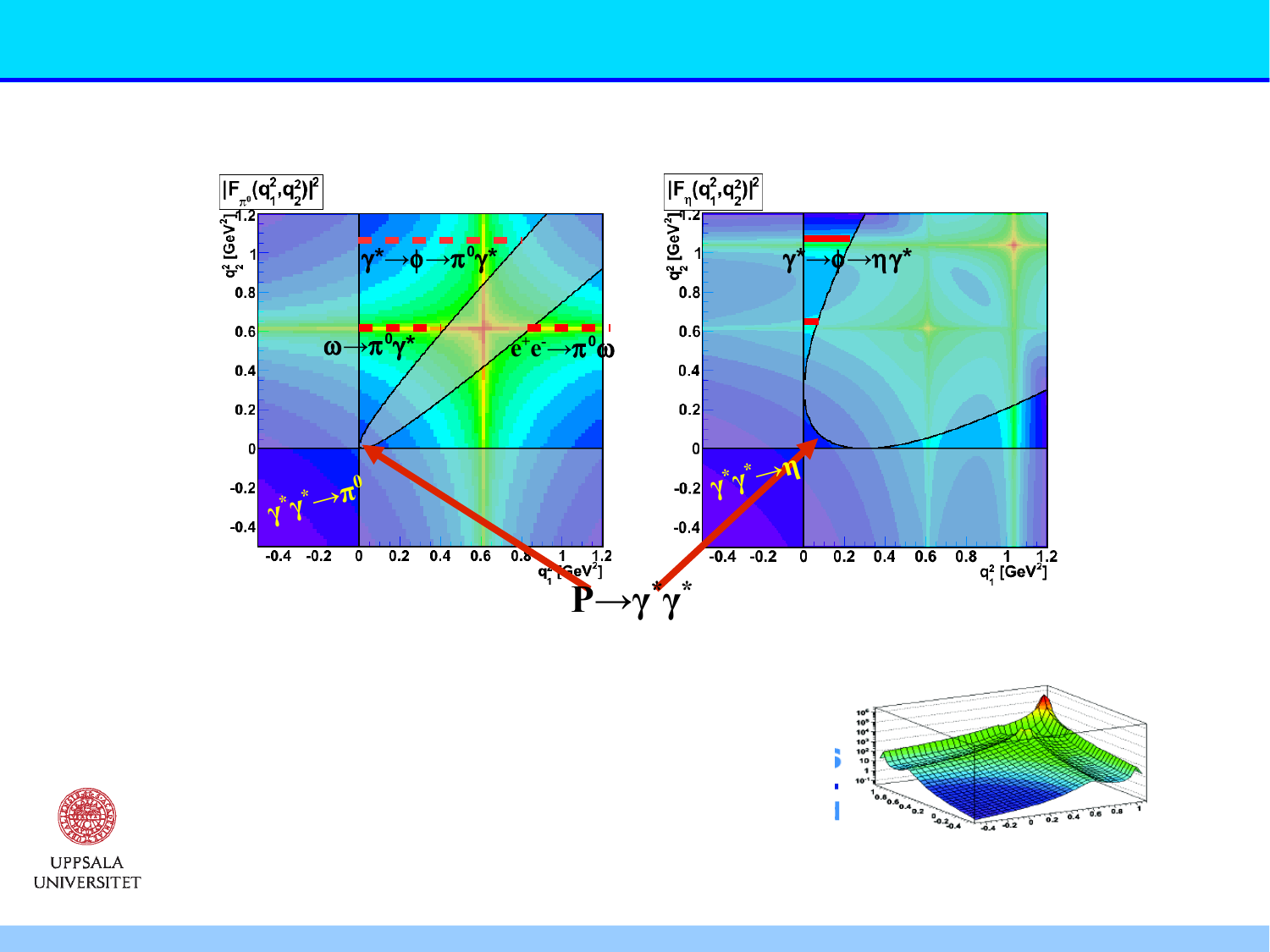